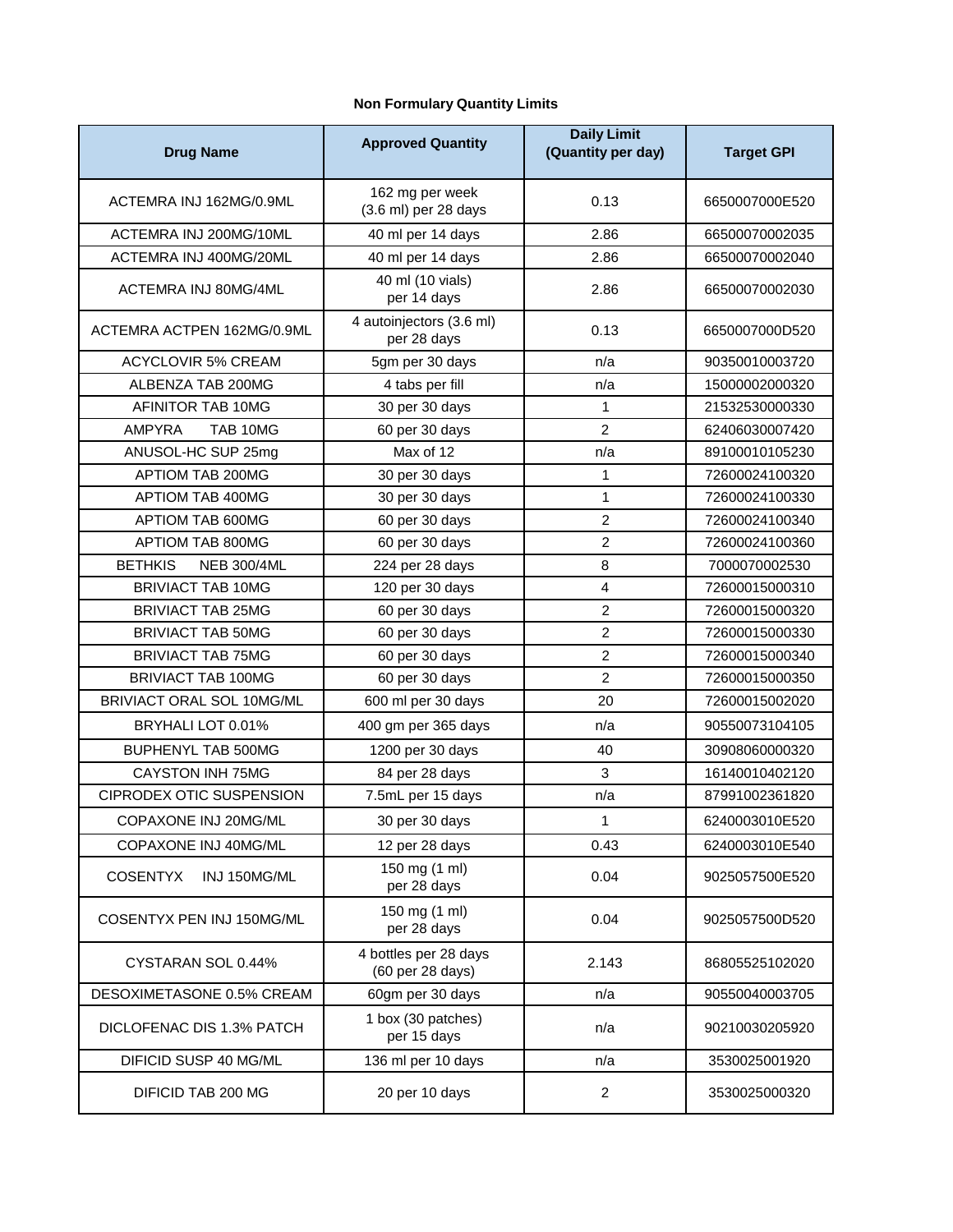| DIFLORASONE DIACEATE CREAM              | 60gm per 30 days                   | n/a            | 90550050103705 |
|-----------------------------------------|------------------------------------|----------------|----------------|
| DIFLORASONE DIACEATE<br><b>OINTMENT</b> | 60gm per 30 days                   | n/a            | 90550050104205 |
| <b>DOXEPIN 5% CREAM</b>                 | 45gm per 30 days                   | n/a            | 90220015103710 |
| EPCLUSA PAK 150-37.5                    | 28 per 28 days                     | $\mathbf{1}$   | 12359902653020 |
| EPCLUSA PAK 200-50                      | 28 per 28 days                     | 1              | 12359902653030 |
| EPCLUSA TAB 200-50MG                    | 28 per 28 days                     | 1              | 12359902650320 |
| EPCLUSA TAB 400-100                     | 28 per 28 days                     | 1              | 12359902650330 |
| EPIVIR SOL 10MG/ML                      | 900 ml per 30 days                 | 30             | 12106060002020 |
| EPIVIR TAB 150MG                        | 60 per 30 days                     | $\overline{c}$ | 12106060000320 |
| EPIVIR TAB 300MG                        | 30 per 30 days                     | 1              | 12106060000330 |
| EPZICOM TAB 600-300                     | 30 per 30 days                     | 1              | 12109902200340 |
| EVENITY INJ 105MG                       | 2 syringes per 30 days             | 0.078          | 3004486010E520 |
| FIRDAPSE TAB 10 MG                      | 240 per 30 days                    | 8              | 76000012100320 |
| FLURANDRENOLIDE 0.05% LOTION            | 120mL per 30 days                  | n/a            | 90550065004105 |
| FORTEO SOL 600/2.4                      | 2.4 ml per 28 days                 | 0.09           | 3004407000D221 |
| FULPHILA INJ 6MG/0.6ML                  | 2 syringes (1.2 ml)<br>per 28 days | n/a            | 8240157020E520 |
| <b>GEMTESA TAB 75MG</b>                 | 30 per 30 days                     | 1              | 54200080000320 |
| <b>HARVONI PAK 33.75-150 MG</b>         | 28 per 28 days                     | 1              | 12359902403006 |
| HARVONI PAK 45-200MG                    | 28 per 28 days                     | 1              | 12359902403010 |
| HARVONI TAB 90-400MG                    | 28 per 28 days                     | $\mathbf{1}$   | 12359902400320 |
| HARVONI TAB 45-200 MG                   | 28 per 28 days                     | 1              | 12359902400310 |
| HETLIOZ LIQ SUS 4MG/ML                  | 5 ml per day                       | 5              | 60250070001820 |
| HUMALOG MIX 75/25                       | 30 ml per fill                     | n/a            | 27104080001820 |
| HYDROCORTISONE ACETATE<br>SUPPOS 25MG   | Max of 12                          | n/a            | 89100010105230 |
| HYDROCORTISONE BUTYRATE<br>0.1% LOTION  | 118ml per 30 days                  | n/a            | 90550075304120 |
| <b>INBRIJA CAP 42MG</b>                 | 300 per 30 days                    | 10             | 73200040000160 |
| INGREZZA CAP 40-80MG                    | 28 per 28 days                     | 1              | 6238008020B220 |
| INGREZZA CAP 40MG                       | 30 per 30 days                     | 1              | 62380080200120 |
| INGREZZA CAP 60MG                       | 30 per 30 days                     | 1              | 62380080200130 |
| INGREZZA CAP 80MG                       | 30 per 30 days                     | 1              | 62380080200140 |
| <b>KALETRA SOL</b>                      | 390 per 30 days                    | 13             | 12109902552020 |
| <b>KINERET</b><br>INJ 100 mg / 0.67 ml  | 18.76 ml per 28 days               | 0.67           | 6626001000E520 |
| <b>KORLYM TAB</b>                       | 120 per 30 days                    | 4              | 27304050000330 |
| <b>LETAIRIS TAB 10MG</b>                | 30 per 30 days                     | 1              | 40160007000320 |
| LETAIRIS TAB 5MG                        | 30 per 30 days                     | 1              | 40160007000310 |
| LEXIVA<br>TAB 700MG                     | 120 per 30 days                    | 4              | 12104525100330 |
| MUPIROCIN 2% CREAM                      | 30gm per 30 days                   | n/a            | 90100065203710 |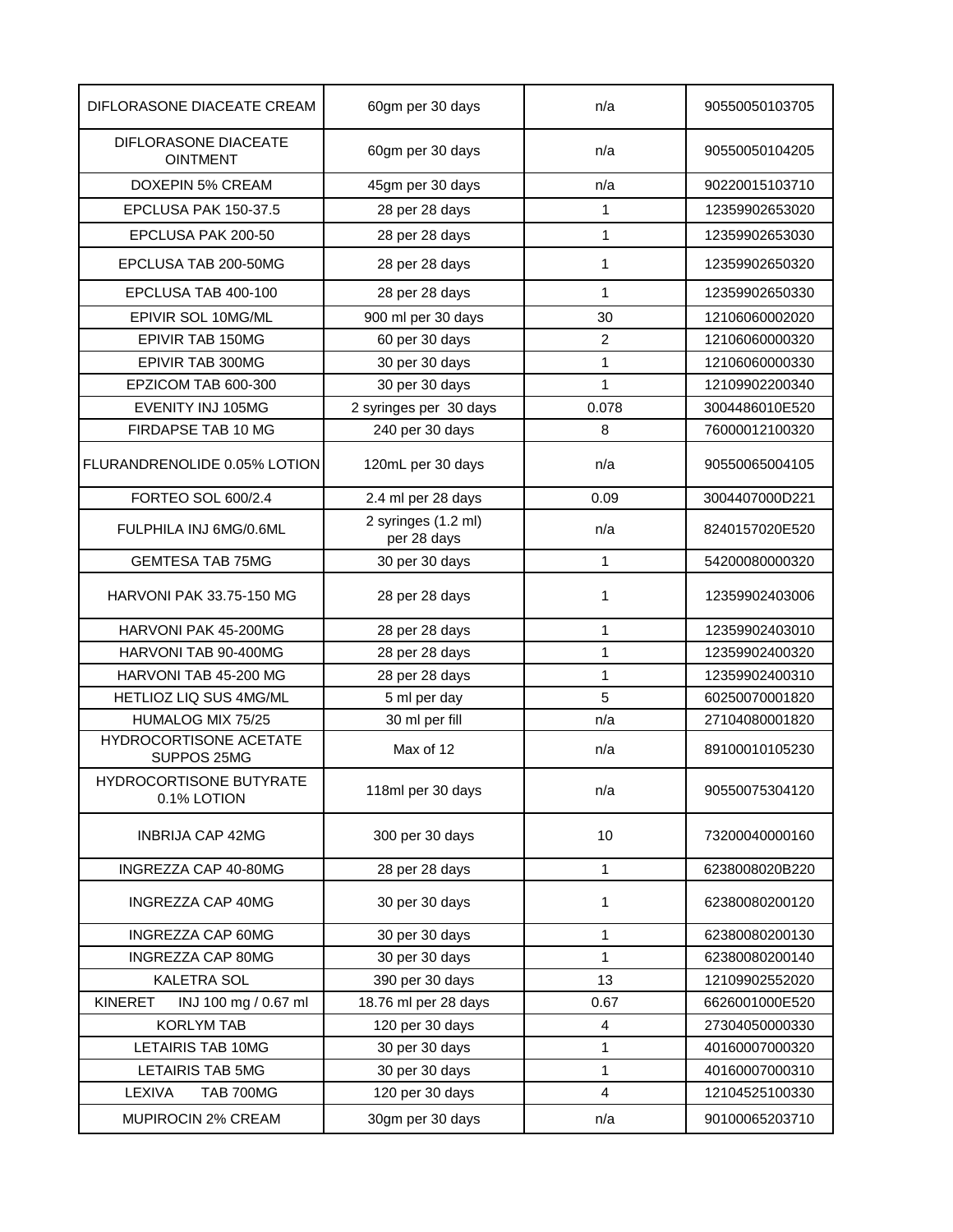| NATPARA INJ 100 MCG<br>(2 CARTRIDGES) | 2 cartridges per 28 days                                     | 0.0720       | 3004405510E140                   |
|---------------------------------------|--------------------------------------------------------------|--------------|----------------------------------|
| NATPARA INJ 25 MCG<br>(2 CARTRIDGES)  | 2 cartridges per 28 days                                     | 0.0720       | 3004405510E110                   |
| NATPARA INJ 50 MCG<br>(2 CARTRIDGES)  | 2 cartridges per 28 days                                     | 0.0720       | 3004405510E120                   |
| NATPARA INJ 75 MCG<br>(2 CARTRIDGES)  | 2 cartridges per 28 days                                     | 0.0720       | 3004405510E130                   |
| NEULASTA INJ 6MG/0.6ML                | 2 syringes (1.2 ml)<br>per 28 days                           | n/a          | 8240157000E520                   |
| NEULASTA ONPRO KIT 6MG/0.6ML          | 2 syringes (1.2 ml)<br>per 28 days                           | n/a          | 8240157000F820                   |
| <b>NORVIR</b><br><b>TAB 100MG</b>     | 360 per 30 days                                              | 12           | 12104560000320                   |
| NORVIR POWD PKT 100MG                 | 360 per 30 days                                              | 12           | 12104560003020                   |
| <b>OCALIVA</b><br>TAB 10MG            | 30 per 30 days                                               | 1            | 52750060000330                   |
| <b>OCALIVA</b><br>TAB 5MG             | 30 per 30 days                                               | $\mathbf{1}$ | 52750060000320                   |
| <b>OLUMIANT TAB 1MG</b>               | 30 per 30 days                                               | 1            | 66603010000310                   |
| <b>OLUMIANT TAB 2MG</b>               | 30 per 30 days                                               | 1            | 66603010000320                   |
| <b>ORENCIA</b><br>INJ 125MG/ML        | 4 inj per 28 days                                            | 0.15         | 6640001000E520                   |
| <b>ORENCIA</b><br>INJ 50/0.4          | 4 inj per 28 days<br>(1.6 ml per 28 days)                    | 0.06         | 6640001000E510                   |
| <b>ORENCIA</b><br>INJ 87.5/0.7        | 4 inj per 28 days<br>(2.8 ml per 28 days)                    | 0.10         | 6640001000E515                   |
| ORENCIA CLCK INJ 125MG/ML             | 4 inj per 28 days                                            | 0.15         | 6640001000D520                   |
| OTREXUP PEN 10 MG/0.4ML               | 4 inj per 28 days<br>(1.6 ml per 28 days)                    | 0.06         | 6625005000D515                   |
| OTREXUP PEN 12.5 MG/0.4ML             | 4 inj per 28 days<br>(1.6 ml per 28 days)                    | 0.058        | 6625005000D518                   |
| OTREXUP PEN 15 MG/0.4ML               | 4 inj per 28 days<br>(1.6 ml per 28 days)                    | 0.058        | 6625005000D520                   |
| OTREXUP PEN 17.5 MG/0.4ML             | 4 inj per 28 days<br>(1.6 ml per 28 days)                    | 0.058        | 6625005000D523                   |
| OTREXUP PEN 20 MG/0.4ML               | 4 inj per 28 days<br>$(1.6 \text{ ml per } 28 \text{ days})$ | 0.058        | 6625005000D525                   |
| OTREXUP PEN 22.5 MG/0.4ML             | 4 inj per 28 days<br>(1.6 ml per 28 days)                    | 0.058        | 6625005000D528                   |
| OTREXUP PEN 25 MG/0.4ML               | 4 inj per 28 days<br>(1.6 ml per 28 days)                    | 0.058        | 6625005000D530                   |
| OXICONAZOLE 1% CREAM                  | 60gm per 30 days                                             | n/a          | 90154065003710                   |
| PHEXXI GEL                            | 720 grams per 365 days<br>(12 packages per year)             | n/a          | 55329903404020                   |
| PLEGRIDY 125MCG/0.5ML                 | 2 inj per 28 days                                            | 0.04         | 6240307530D2**<br>6240307530E5** |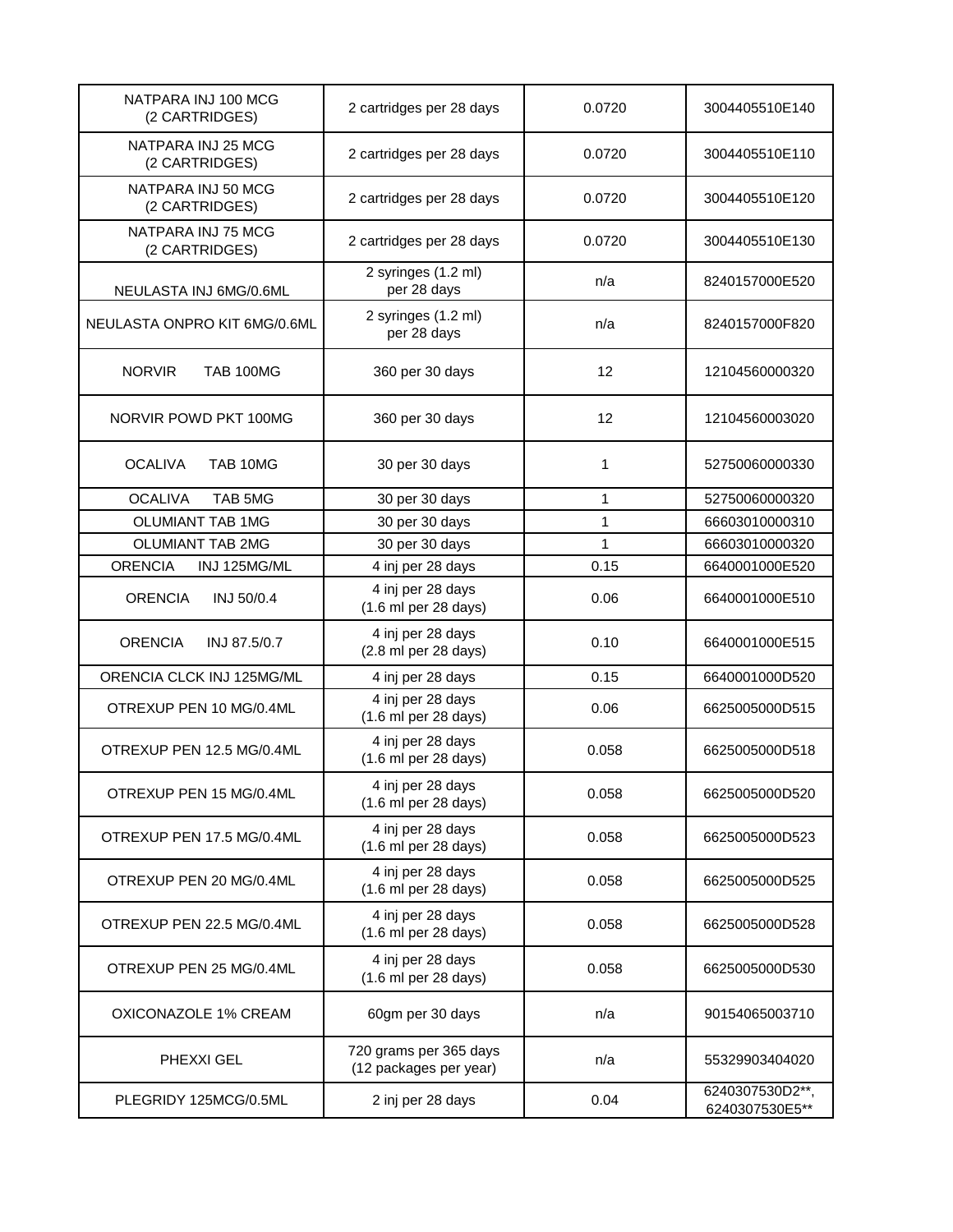| PONVORY 14-DAY<br><b>STARTER PACK</b> | 1 pack (14 tabs) per 14 days | 1              | 6240706000B720                    |
|---------------------------------------|------------------------------|----------------|-----------------------------------|
| PONVORY TAB 20MG                      | 30 per 30 days               | 1              | 62407060000320                    |
| <b>PRALUENT</b><br>INJ 150MG/ML       | 2 per 28 days                | 0.072          | 3935001000D530                    |
| <b>PRALUENT</b><br>INJ 75MG/ML        | 2 per 28 days                | 0.072          | 3935001000D520                    |
| RASUVO PEN 10MG/0.2ML                 | 4 inj per 28 days            | 0.029          | 6625005000D512                    |
| RASUVO PEN 12.5MG/0.25ML              | 4 inj per 28 days            | 0.036          | 6625005000D517                    |
| RASUVO PEN 15MG/0.3ML                 | 4 inj per 28 days            | 0.043          | 6625005000D519                    |
| RASUVO PEN 17.5MG/0.35ML              | 4 inj per 28 days            | 0.05           | 6625005000D522                    |
| RASUVO PEN 20MG/0.4ML                 | 4 inj per 28 days            | 0.058          | 6625005000D525                    |
| RASUVO PEN 22.5MG/0.45ML              | 4 inj per 28 days            | 0.065          | 6625005000D527                    |
| RASUVO PEN 25MG/0.5ML                 | 4 inj per 28 days            | 0.072          | 6625005000D535                    |
| RASUVO PEN 30MG/0.6ML                 | 4 inj per 28 days            | 0.086          | 6625005000D545                    |
| RASUVO PEN 7.5MG/0.15ML               | 4 inj per 28 days            | 0.022          | 6625005000D510                    |
| <b>REBIF</b><br>INJ 22/0.5            | 12 (6 ml) per 28 days        | 0.30           | 6240306045D520,<br>6240306045E520 |
| <b>REBIF</b><br>INJ 44/0.5            | 12 (6 ml) per 28 days        | 0.30           | 6240306045D540,<br>6240306045E540 |
| <b>REBIF TITRTN SOL PACK</b>          | 12 (4.2 ml) per 28 days      | 0.15           | 6240306045E560,<br>6240306045D560 |
| <b>REDITREX</b><br>INJ 7.5/.3ML       | 4 syringes per 28 days       | 0.043          | 6625005000E508                    |
| <b>REDITREX</b><br><b>INJ 10/.4ML</b> | 4 syringes per 28 days       | 0.058          | 6625005000E510                    |
| <b>REDITREX</b><br>INJ 12.5/0.5       | 4 syringes per 28 days       | 0.072          | 6625005000E512                    |
| <b>REDITREX</b><br>INJ 15/.6ML        | 4 syringes per 28 days       | 0.086          | 6625005000E515                    |
| <b>REDITREX</b><br>INJ 17.5/0.7       | 4 syringes per 28 days       | 0.1            | 6625005000E522                    |
| <b>REDITREX</b><br><b>INJ 20/.8ML</b> | 4 syringes per 28 days       | 0.115          | 6625005000E526                    |
| <b>REDITREX</b><br>INJ 22.5/0.9       | 4 syringes per 28 days       | 0.129          | 6625005000E532                    |
| <b>REDITREX</b><br>INJ 25MG/ML        | 4 syringes per 28 days       | 0.143          | 6625005000E536                    |
| <b>RETROVIR</b><br>CAP 100MG          | 180 per 30 days              | 6              | 12108085000110                    |
| <b>RETROVIR</b><br>SYP 50MG/5ML       | 1800 ml per 30 days          | 60             | 12108085001210                    |
| <b>RETROVIR</b><br><b>TAB 300MG</b>   | 60 per 30 days               | $\overline{c}$ | 12108085000330                    |
| REVATIO SUS 10MG/ML                   | 224 ml per 30 days           | 7.5            | 40143060101920                    |
| REYATAZ CAP 150MG                     | 30 per 30 days               | $\mathbf{1}$   | 12104515200130                    |
| REYATAZ CAP 200MG                     | 60 per 30 days               | $\overline{c}$ | 12104515200140                    |
| REYATAZ CAP 300MG                     | 30 per 30 days               | 1              | 12104515200150                    |
| REYATAZ POW 50MG                      | 180 packets per 30 days      | 6              | 12104515203020                    |
| SABRIL POW 500MG                      | 180 per 30 days              | 6              | 72170085003020                    |
| SABRIL TAB 500MG                      | 180 per 30 days              | 6              | 72170085000320                    |
| SELZENTRY<br>SOL 20MG/ML              | 1840 ml per 30 days          | 61.4           | 12102060002020                    |
| SIGNIFOR 0.3 mg/ml                    | 60 per 30 days               | $\overline{c}$ | 30170075202020                    |
| SIGNIFOR 0.6 mg/ml                    | 60 per 30 days               | $\overline{c}$ | 30170075202030                    |
| SIGNIFOR 0.9 mg/ml                    | 60 per 30 days               | $\overline{c}$ | 30170075202040                    |
| SOMAVERT<br>INJ 10MG                  | 30 per 30 days               | $\mathbf{1}$   | 30180060002120                    |
| SOMAVERT<br>INJ 15MG                  | 30 per 30 days               | $\mathbf{1}$   | 30180060002130                    |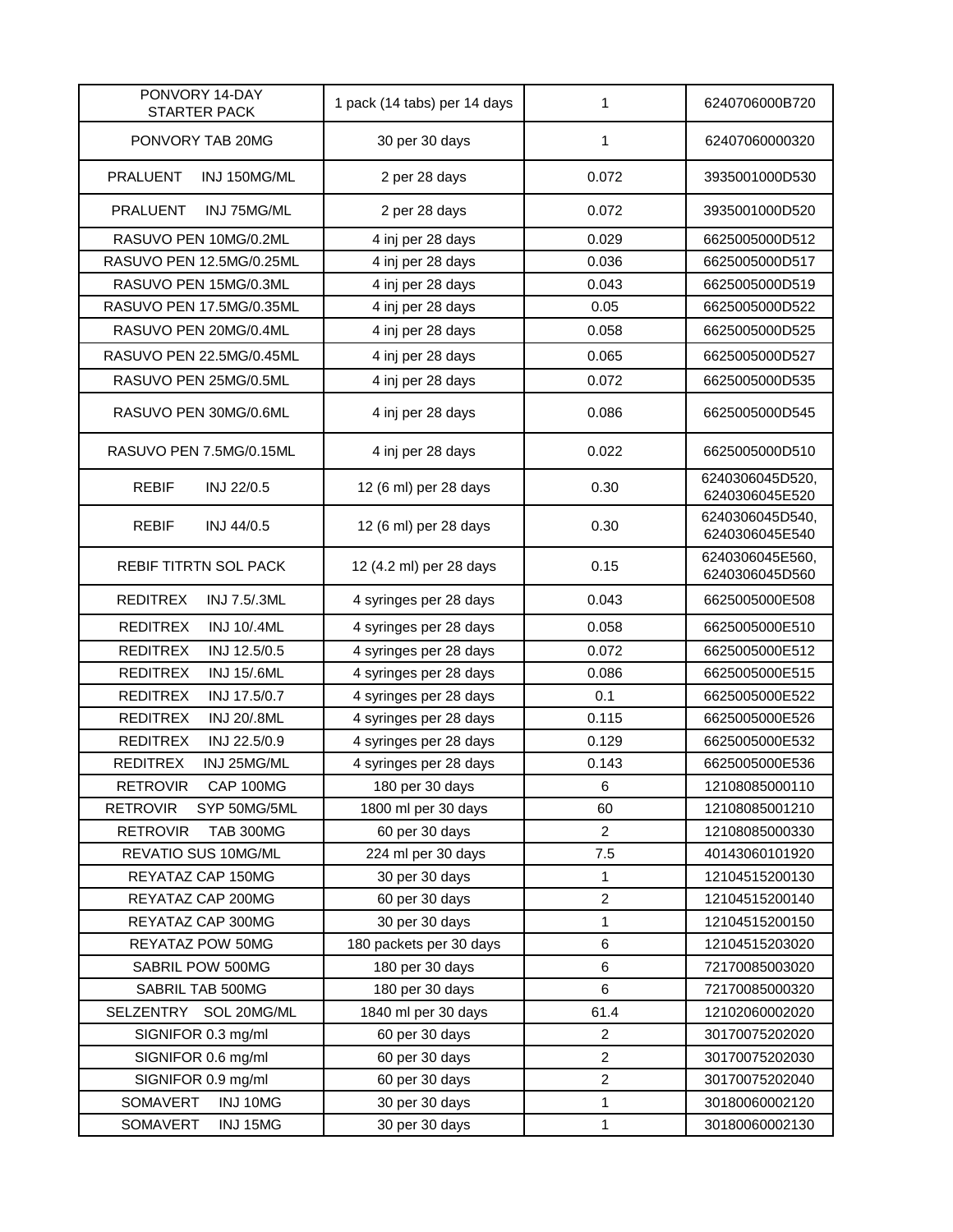| <b>SOMAVERT</b><br>INJ 20MG                   | 30 per 30 days                                | 1              | 30180060002140                    |
|-----------------------------------------------|-----------------------------------------------|----------------|-----------------------------------|
| SOMAVERT<br>INJ 25MG                          | 30 per 30 days                                | 1              | 30180060002150                    |
| <b>SOMAVERT</b><br>INJ 30MG                   | 30 per 30 days                                | 1              | 30180060002160                    |
| SOVALDI<br><b>TAB 400MG</b>                   | 28 per 28 days                                | 1              | 12353080000320                    |
| STELARA VIAL 130 MG/26 ML<br>(5 M G/ML)       | 1 dose (up to 520 mg/ 104 ml)<br>per 365 days | n/a            | 52504070002020                    |
| <b>SUSTIVA</b><br>CAP 200MG                   | 90 per 30 days                                | 3              | 12109030000140                    |
| <b>SUSTIVA</b><br>CAP 50MG                    | 90 per 30 days                                | 3              | 12109030000110                    |
| SUSTIVA TAB 600MG                             | 30 per 30 days                                | 1              | 12109030000330                    |
| SUTENT CAP 12.5MG                             | 30 per 30 days                                | 1              | 21533070300120                    |
| SUTENT CAP 25MG                               | 30 per 30 days                                | 1              | 21533070300130                    |
| SUTENT CAP 37.5MG                             | 30 per 30 days                                | 1              | 21533070300135                    |
| SUTENT CAP 50MG                               | 30 per 30 days                                | 1              | 21533070300140                    |
| <b>SYNDROS</b><br>SOL 5MG/ML                  | 120 ml per 30 days                            | 4              | 50300030002020                    |
| TALTZ INJ 80 MG/ML                            | 1 syringe (1 ml) per 28 days                  | 0.04           | 9025055400D520;<br>9025055400E520 |
| <b>TARGRETIN 1% GEL</b>                       | 60 gm per 30 days                             | n/a            | 90376220004020                    |
| <b>TOBI PODHALR CAP 28MG</b>                  | 224 caps per 28 days                          | 8              | 7000070000120                     |
| <b>TOBRADEX OPHTHALMIC</b><br><b>OINTMENT</b> | 3.5gm per 5 days                              | n/a            | 86309902804220                    |
| TRACLEER TAB 125MG                            | 60 per 30 days                                | $\overline{2}$ | 40160015000330                    |
| TRACLEER TAB 62.5MG                           | 60 per 30 days                                | $\overline{2}$ | 40160015000320                    |
| <b>TRIZIVIR</b><br><b>TAB</b>                 | 60 per 30 days                                | $\overline{2}$ | 12109903200320                    |
| <b>TYMLOS INJ</b>                             | 1.56 mL (1 pen = $3120$ mcg)<br>per 30 days   | 0.06           | 3004400500D230                    |
| UDENYCA INJ 6MG/0.6ML                         | 2 syringes (1.2 ml)<br>per 28 days            | n/a            | 8240157010E520                    |
| VANCOMYCIN 125MG CAP                          | 120 caps per 30 days                          | 4              | 16280080100110                    |
| VANCOMYCIN 250MG CAP                          | 240 caps per 30 days                          | 8              | 16280080100120                    |
| <b>VEMLIDY TAB 25MG</b>                       | 30 per 30 days                                | 1              | 12352083200320                    |
| VIDEX SOL 2GM                                 | 1200 ml per 30 days                           | 40             | 12105015002120                    |
| <b>VIDEX EC</b><br>CAP 200MG                  | 30 per 30 days                                | 1              | 12105015006528                    |
| <b>VIDEX EC</b><br>CAP 250MG                  | 30 per 30 days                                | 1              | 12105015006535                    |
| <b>VIDEX EC</b><br>CAP 400MG                  | 30 per 30 days                                | 1              | 12105015006550                    |
| <b>VIEKIRA PAK TAB</b>                        | 1 pak (112) per 28 days                       | 4.00           | 1235990460B720                    |
| VIGADRONE POW 500MG                           | 180 per 30 days                               | 6              | 72170085003020                    |
| <b>VIRAMUNE</b><br>SUS 50MG/5ML               | 1200 ml per 30 days                           | 40             | 12109050001820                    |
| <b>VIRAMUNE</b><br><b>TAB 200MG</b>           | 60 per 30 days                                | $\overline{2}$ | 12109050000320                    |
| VIRAMUNE XR TAB 100MG                         | 90 per 30 days                                | 3              | 12109050007510                    |
| VIRAMUNE XR TAB 400MG                         | 30 per 30 days                                | 1              | 12109050007520                    |
| VIREAD POW 40MG/GM                            | 240 gm per 30 days                            | 8              | 12108570102920                    |
| VIREAD TAB 150MG                              | 30 per 30 days                                | $\mathbf 1$    | 12108570100305                    |
| VIREAD TAB 200MG                              | 30 per 30 days                                | 1              | 12108570100310                    |